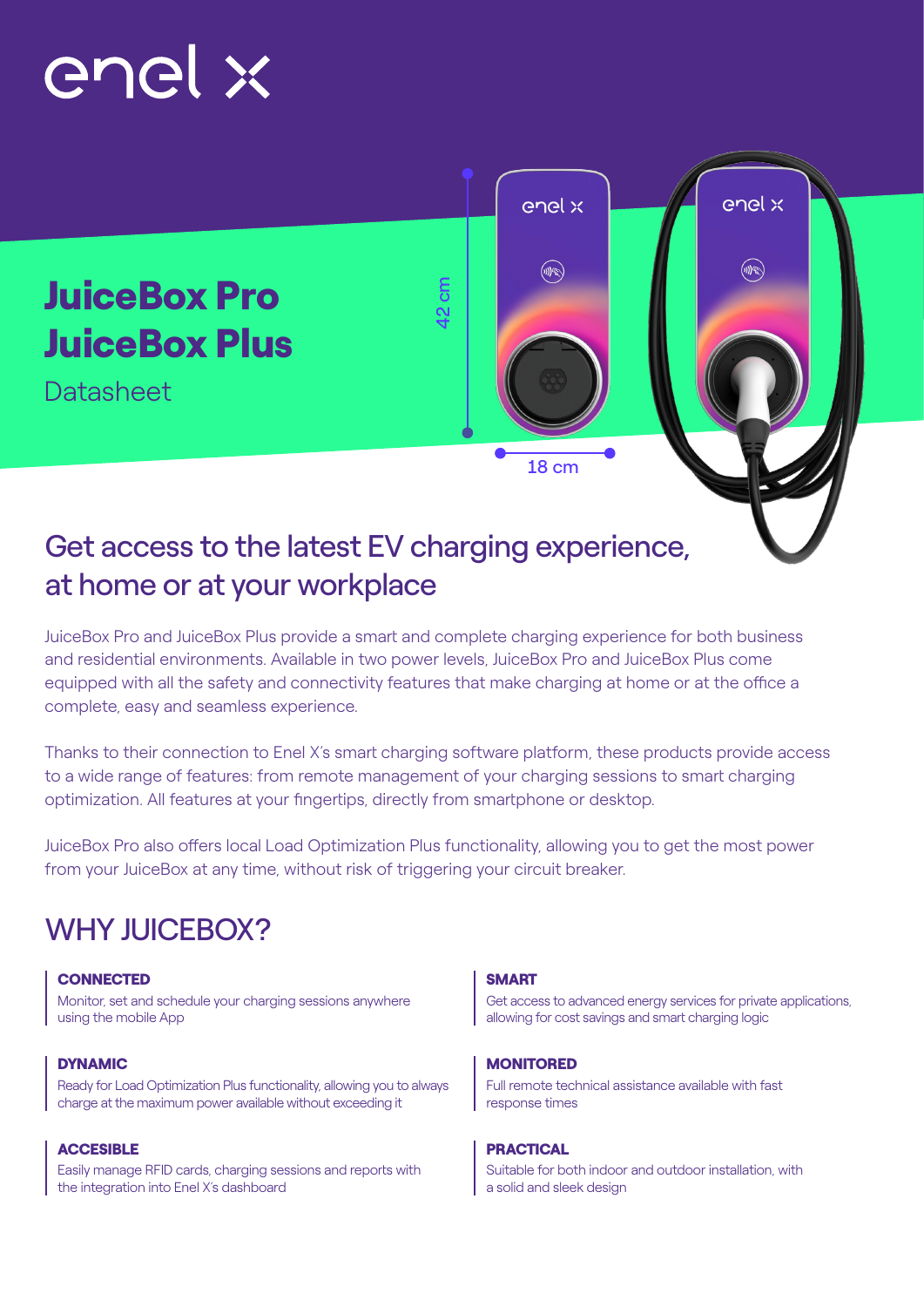# HOW TO CHOOSE THE RIGHT MODEL?

|                                         | <b>POWER OUTPUT</b>             | <b>OUTPUT TYPE</b>             | <b>LOAD</b><br><b>OPTIMIZATION</b><br>PLUS*<br>FOR RESIDENTIAL<br><b>CUSTOMERS</b> | <b>LOAD</b><br><b>OPTIMIZATION</b><br>PLUS*<br><b>FOR BUSINESS</b><br><b>CUSTOMERS</b> | <b>WIFI</b> | <b>CELLULAR LTE</b> |
|-----------------------------------------|---------------------------------|--------------------------------|------------------------------------------------------------------------------------|----------------------------------------------------------------------------------------|-------------|---------------------|
| <b>JuiceBox Pro</b><br><b>Cellular</b>  | Up to 7.4 kW; or<br>Up to 22 kW | Socket; or<br>Integrated cable | √                                                                                  |                                                                                        | ₩           |                     |
| <b>JuiceBox Pro</b>                     | Up to 7.4 kW; or<br>Up to 22 kW | Socket; or<br>Integrated cable | √                                                                                  | V                                                                                      | V           |                     |
| <b>JuiceBox Plus</b><br><b>Cellular</b> | Up to 7.4 kW; or<br>Up to 22 kW | Socket; or<br>Integrated cable |                                                                                    | √                                                                                      | V           | V                   |
| <b>JuiceBox Plus</b>                    | Up to 7.4 kW; or<br>Up to 22 kW | Socket; or<br>Integrated cable |                                                                                    |                                                                                        | W           |                     |

\*further details provided in the section below

## Load Optimization Plus

Load Optimization Plus is a feature that allows JuiceBox to adjust its power level based on the electrical consumption of other energy loads on the same circuit. As a result, it ensures always charging at maximum power available, avoiding the risk of triggering your circuit breaker.

This functionality can be enabled in two ways.

### **Suggested for residential customers:** JuiceMeter

The functionality is enabled with the simple installation of a JuiceMeter. *Attention*: this solution can be applied when only one JuiceBox Pro is installed on a given circuit. If more than one JuiceBox is installed on the same circuit, this solution cannot be applied.

**Suggested for business customers:** JuiceMeter Pro and JuiceNet dashboard

This solution is suited for workplace applications and requires the installation of a JuiceMeter Pro and the activation of a JuiceNet dashboard. In this case, the functionality can be enabled for several JuiceBoxes installed on the same circuit.

## SPECIFICATIONS

All specs apply to both JuiceBox Pro and JuiceBox Plus, unless specified.

| <b>Output power</b>            |  | Up to 7.4 kW, 32A, 1-phase<br>Up to 22 kW, 32A, 3-phase                                                         |  |
|--------------------------------|--|-----------------------------------------------------------------------------------------------------------------|--|
| <b>Input voltage</b>           |  | 230 VAC (1-phase)<br>400 VAC (3-phase)                                                                          |  |
| <b>Charging mode</b>           |  | Mode 3                                                                                                          |  |
| <b>Grid connection</b>         |  | TN. TT and IT                                                                                                   |  |
| <b>Output cable and socket</b> |  | Type 2 and Type 3a socket (socket version)<br>Type 2 connector (cable version); 5 m (including cable connector) |  |
| <b>Connectivity</b>            |  | 802.11b/g/n 2.4Ghz Wifi                                                                                         |  |
| <b>LTE connectivity</b>        |  | Available as an option on both JuiceBox Plus and and JuiceBox Pro: LTE cellular<br>connectivity                 |  |